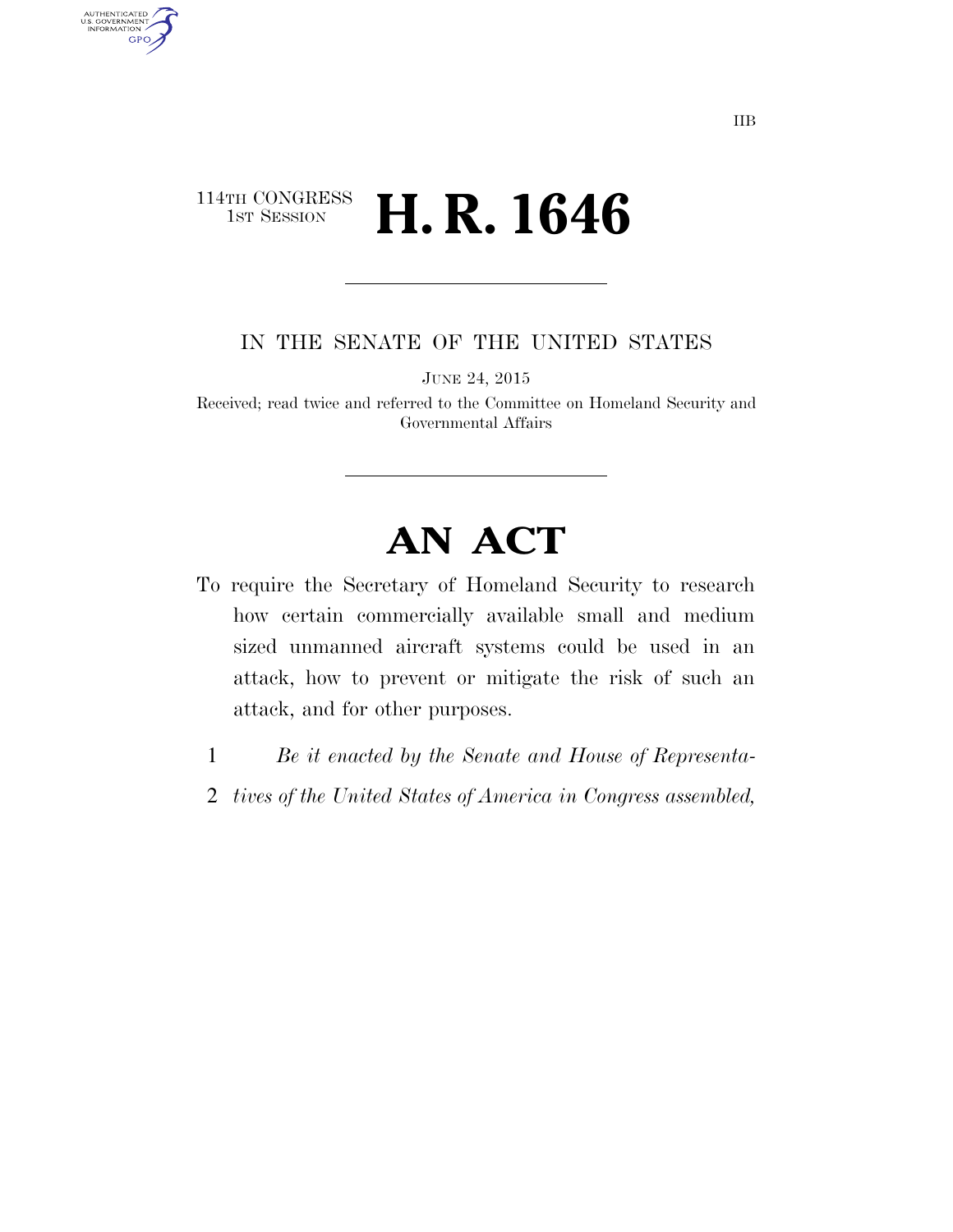## **SECTION 1. SHORT TITLE.**

 This Act may be cited as the ''Homeland Security Drone Assessment and Analysis Act''.

## **SEC. 2. DRONE ASSESSMENT AND ANALYSIS.**

 (a) IN GENERAL.—The Secretary of Homeland Secu- rity shall, in consultation with the Secretary of Defense, the Secretary of Transportation, the Secretary of Energy, and the Chairman of the Nuclear Regulatory Commission research how commercially available small- and medium- sized unmanned aircraft, excluding aircraft over 1,300 pounds, could be used to perpetuate an attack and, based on such research, the Secretary of Homeland Security shall develop policies, guidance, and protocols for the De- partment of Homeland Security to prevent such an attack or mitigate the risks of such an attack. Not later than 180 days after the completion of the research required under this subsection, the Secretary of Homeland Security may provide, as appropriate, the Secretary of Defense, the Secretary of Transportation, the Secretary of Energy, and the Chairman of the Nuclear Regulatory Commission in- formation, based on such research, regarding how to best prevent and mitigate the risk of such an attack.

**HR 1646 RFS** (b) DISSEMINATION TO STATE AND LOCAL OFFI- CIALS.—The Secretary of Homeland Security shall dis- seminate information to State, local, and tribal law en-forcement officials and State and major urban area fusion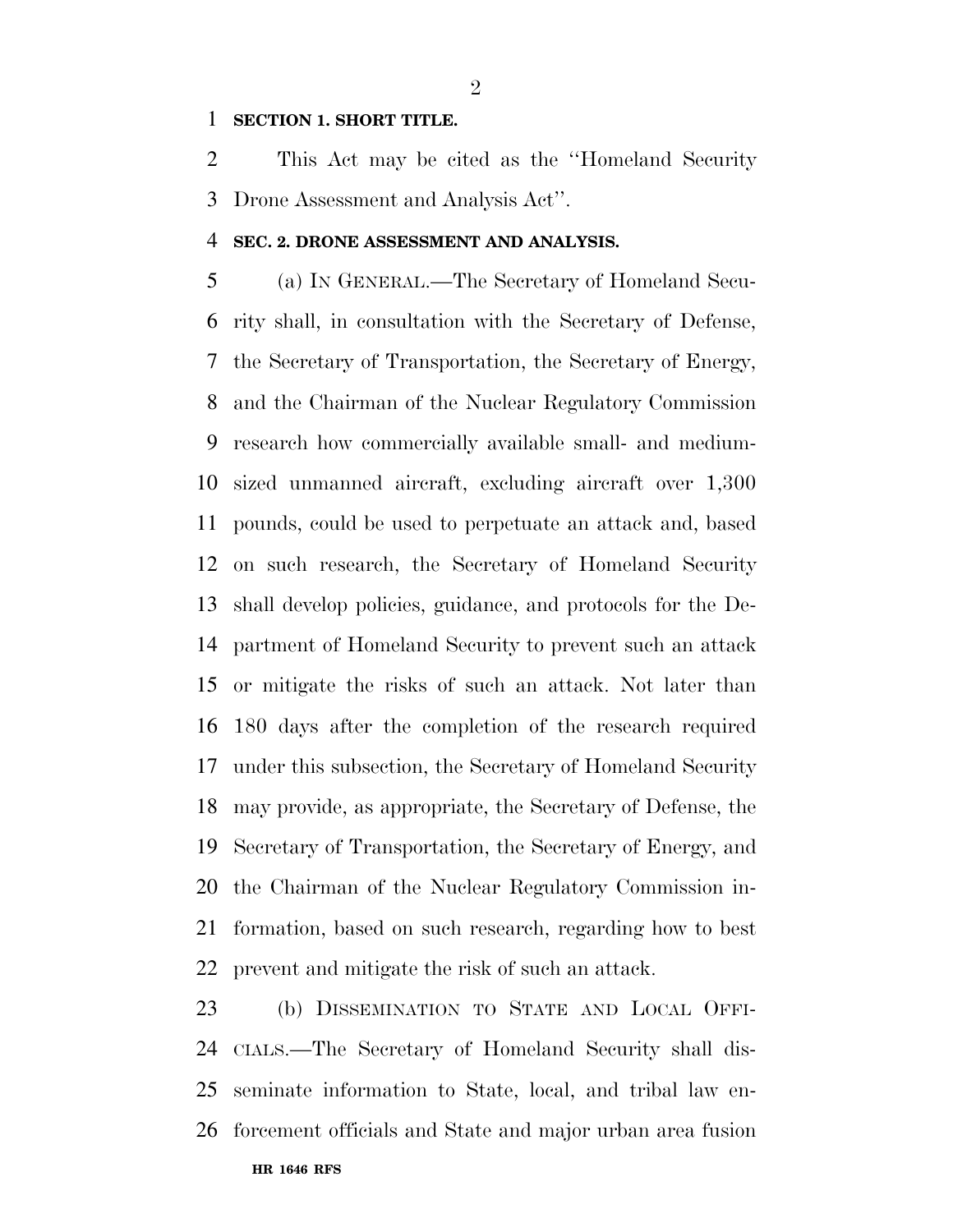centers, as appropriate, regarding how such officials may bolster preparedness for and responses to attacks per- petrated by commercially available small- and medium- sized unmanned aircraft, excluding aircraft over 1,300 pounds.

 (c) REPORT.—Not later than 1 year after the date of the enactment of this Act, the Secretary of Homeland Security shall submit to the Committee on Homeland Se- curity and the Committee on Transportation and Infra- structure of the House of Representatives and the Com- mittee on Homeland Security and Governmental Affairs and the Committee on Commerce, Science, and Transpor- tation of the Senate an assessment of the security risk associated with commercially available small- and medium- sized unmanned aircraft, excluding aircraft over 1,300 pounds. Such assessment shall be informed by research conducted in accordance with subsection (a), shall contain recommendations, if applicable, to prevent and mitigate the risk of an unmanned aircraft system attack, and may be developed in coordination with the Centers of Excel- lence of the Department of Homeland Security and other academic institutions.

23 (d) PROHIBITION ON NEW FUNDING.—No funds are authorized to be appropriated to carry out this Act. This